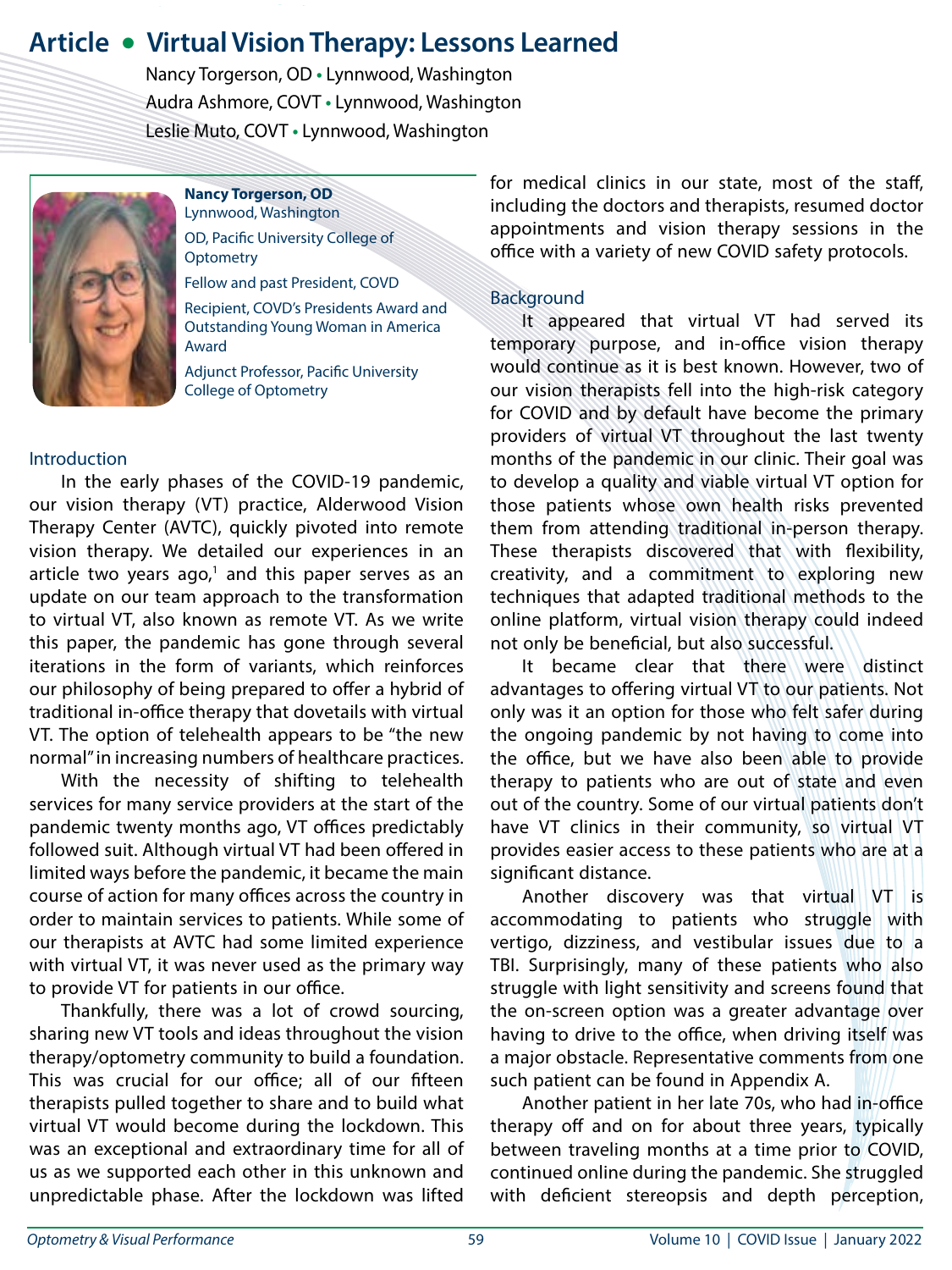spatial awareness, and balance issues and had been diagnosed with convergence insufficiency, a slight vertical imbalance, and eye movement irregularities. In the past, she would show some improvement following each unit of VT, but after traveling and returning, she would regress and need to start over. Rarely if ever did she make time to practice between her office sessions. Her comments can be found in Appendix B.

These two patient success stories are typical of a vast majority of the positive outcomes in which we have had the privilege to share while practicing virtual VT during the pandemic. Despite the overall success of this option, there have been some patients who were not adequately served through the online platform. The balance of this article addresses our experiences with factors that contribute to the success of our patients, as well as some of the challenges in delivering virtual VT. Practice management implications are included as well.

#### Conducting Virtual Evaluations

This section will be relatively brief because we learned that initial patient evaluations do not work well for us when conducted virtually. We are aware that some practices have been successful in conducting evaluations virtually by having another doctor or assistant in a remote location administer tests under the video supervision of the specialist. In other instances, doctors are using the virtual encounter initially as an extended form of intake or patient interview. Our overall experience has been that there are nuances of the doctor-patient encounter that cannot adequately be administered remotely, at least for the initial evaluation. While the same generally holds true for progress evaluations, there is more flexibility in that regard. We refer the reader again to our previous paper, which encompassed this subject.<sup>1</sup>

Remote communication with patients continues to be either through Zoom or doxy.me (Table 1). We have digitized some of our assessment tools, such as the DEM, but screen sharing can be challenging.

| Table 1. Comparison of doxy.me Versus Zoom Platforms |  |  |  |
|------------------------------------------------------|--|--|--|
|------------------------------------------------------|--|--|--|

|                   | doxy.me                            | Zoom                            |
|-------------------|------------------------------------|---------------------------------|
| HIPAA compliant   | Yes                                | No (patients sign a<br>consent) |
| Screen share cost | Yes (\$39, \$59 per<br>user/month) | No cost                         |
| In our office     | Doctors use at \$59/<br>month      | Most use Zoom                   |

Obviously, the competence of the patient on the other end, as well as the presence of individuals who can be of assistance in the patient's remote location, plays a large role in the success of conducting remote evaluations or progress evaluations. A tool that we have used extensively for remote vision therapy has been NeuroVisual Trainer (NVT), spearheaded by Drs. Cameron McCrodan and Paul Rollett. Dr. Rollett has an excellent blog with an embedded YouTube video that demonstrates how to conduct virtual or remote progress checks using the NeuroVisual Trainer program.2

We use the Compulink EHR system in our practice, and accessing this through the cloud has been a key component to our success. We integrate reports about the patient from other providers for the doctor to review prior to the initial consultation. Compulink has a telehealth portal,<sup>3</sup> but to date we have not implemented that and continue to rely on doxy.me or Zoom for remote encounters with the patient.

#### Success Factors in Virtual Vision Therapy

The patient profile best suited to success in virtual VT is not bound to a conventional category or set of diagnostic criteria. On the contrary, virtual VT has been successful with a variety of case types, ranging from vision and learning to strabismus and amblyopia to patients with traumatic brain injury (TBI).

Crucial factors that influence patient success in virtual therapy include an open mindset and the willingness and ability to adapt their home environment to vision therapy as needed. Is the patient willing to trust their therapist and the therapeutic process? As with traditional in-office therapy, mindset makes all the difference between success and failure. Even with an open mindset, there still needs to be the willingness to adapt their home. Are they willing to take the time to set up a Marsden ball in their home or use common home items for therapy? Do they have access to a printer so that charts and other materials can readily be printed?

While we mentioned earlier that we do not favor conducting initial progress evaluations remotely, the issues above lend themselves to being discussed during a patient video conference prior to beginning VT. Patients have become increasingly receptive to such videoconferencing due to telemedicine protocols encountered with other healthcare practitioners.

Regarding virtual VT programs, as previously noted, a core program that we have used successfully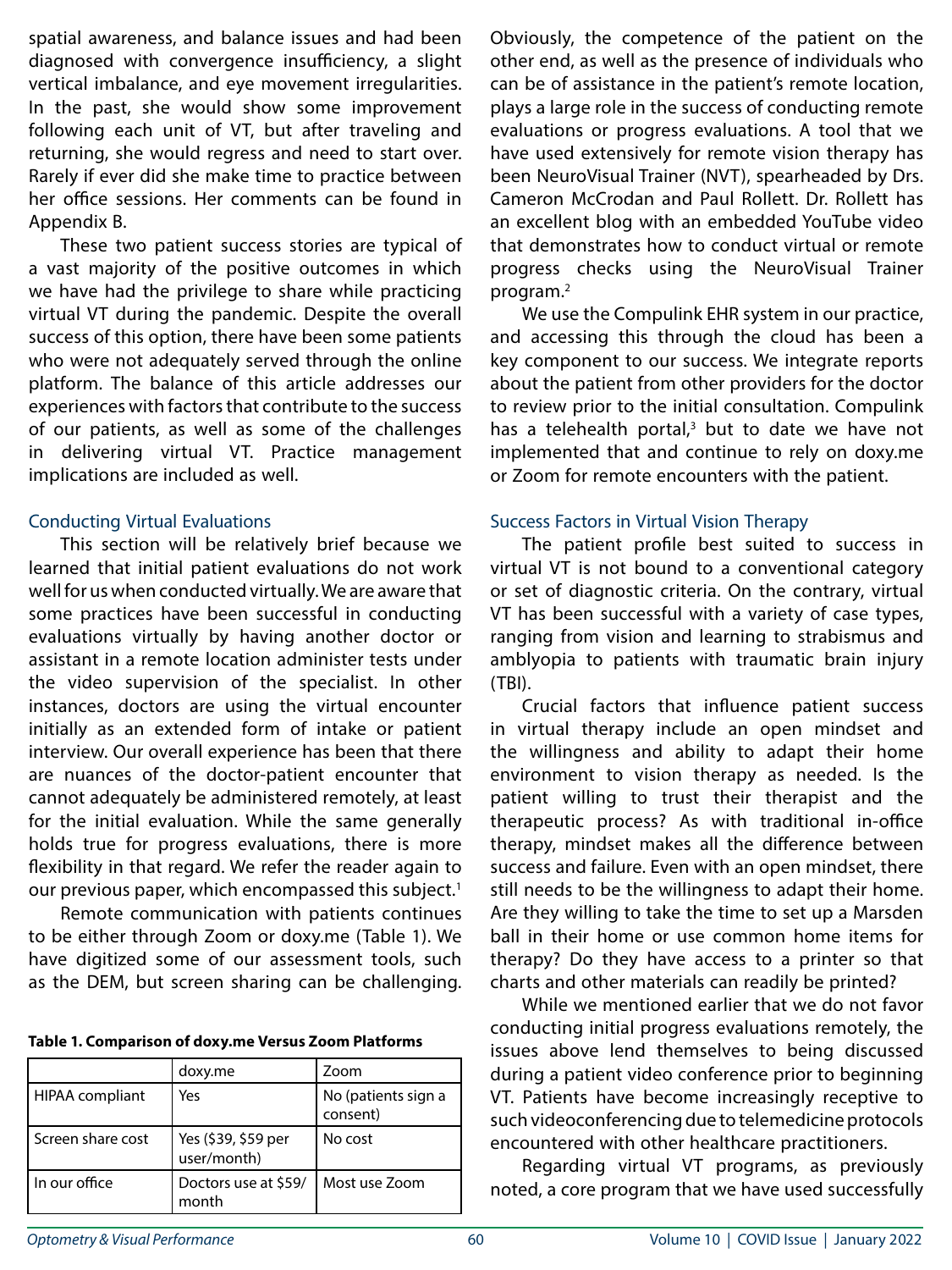is NVT. Virtual reality (VR) programs with home therapy access have also yielded positive outcomes. These range from Oculus technology with VividVision<sup>4</sup> to proprietary versions of VR available online,<sup>5</sup> and practices have begun actively to promote the option of virtual VT, making patients more comfortable with its viability.<sup>6</sup> We have incorporated Dr. Sarah Lane's excellent array of downloadable materials, which are accessible online.7

Aside from VR technology, commercially available apps, and the downloadable materials noted above, we have created a home therapy kit to provide materials that patients use during remote VT sessions. These are individualized for the patient and can include an array of lenses, prisms, and filters, as well as materials such as Brock strings, life savers, and eccentric circles. Some practices use customizable kits from Bernell (https://www.bernell.com/category/Vision-Therapy) or Emergent (https://www.emergentvt.com/freekit). For optometric phototherapy, we use Syntonac goggles and other home therapy kits and materials (https://www.syntonac.com/goggles). Patients prepay for home therapy kits either by coming to the office or by paying remotely, in which case they also pay shipping and handling fees.

As important as materials can be in facilitating virtual VT, the observations that a therapist makes regarding patient performance and the feedback provided to the patient remain a mainstay of any successful vision therapy experience. Our therapists communicate closely with one another on ways in which to watch small signs in the face, neck, and shoulders, and they can see effort in the muscles as a patient is working on a task. Verbal coaching around body awareness has also helped, especially for patients who are teens and older. Patients have learned to pay attention and to report any body changes and increases or decreases in tension. In that respect, monitoring the patient is not too different than what occurs during in-person therapy with regard to patient education and awareness. The therapist can communicate remotely by asking probing questions about body awareness, feet placement, and balance.

Successful patients have adapted to the idea that they need to move around in their spaces at home or the office. They can set up the camera so that the therapist can observe reflex work on the floor, infinity walk, jumping jacks, and even Marsden ball activities. Overall, despite it being more challenging to observe body movement virtually, it can be done with an open mindset, flexibility, and a willing patient.

The limited access to the variety of VT supplies that can be used in-office may constrain virtual therapy, but it also allows the therapist to be curious and to discover new ways to introduce visual concepts and skills to the patient at home. For example, in virtual vision therapy, we don't have access to a pegboard, but most people have a colander at home and some toothpicks or q-tips. In addition, the colander can be manually turned to create a rotating pegboard.

Consider yoked prisms as another example. They can be obtained through our office for home use and have been instrumental for patients in learning about spatial changes and adjustments. Stick prisms can be used for observing and experiencing spatial changes and making adjustments. Additionally, two dissociated stick prisms work wonderfully for practicing voluntary vergence or squinchel.

Tranaglyphs and 3D peripheral sliding circles at home enable a version of what we do in-office with vectograms, along with multi-depth slides, 3D anaglyph YouTube videos, and the NVT flat vergence and random stereo options. NVT added a rotator with eye-hand coordinator and peripheral charts upon our request to offer options similar to the Sanet Visual Integrator (SVI) at home. Parquetry was adapted to virtual vision therapy by placing magnets on the back of foam shapes so that they can be viewed attached to a magnetic slant board vertically in the camera. Dr. Sarah Lane also created a virtual slide version of parquetry that has been helpful.

Overall, many tools have been successfully adapted to meet the same visual goals as traditional vision therapy equipment. As hybrid forms of therapy continue to evolve, in which patients alternate coming to the office with doing virtual VT outside of the office, the materials and communication methodologies developed help the patient practice and transfer their skills between VT sessions as well.

### Challenges with Virtual Vision Therapy

The profile of a patient not amenable to virtual VT is typically someone who struggles with attention and motivation, especially when it involves engaging with or communicating through the screen. This has been particularly true for children who are younger than age nine. It is essential in these cases to have an involved parent, older sibling, or a responsible individual present throughout the duration of therapy. In addition, the parent's investment in understanding the therapy and commitment to supporting their child with home practice increases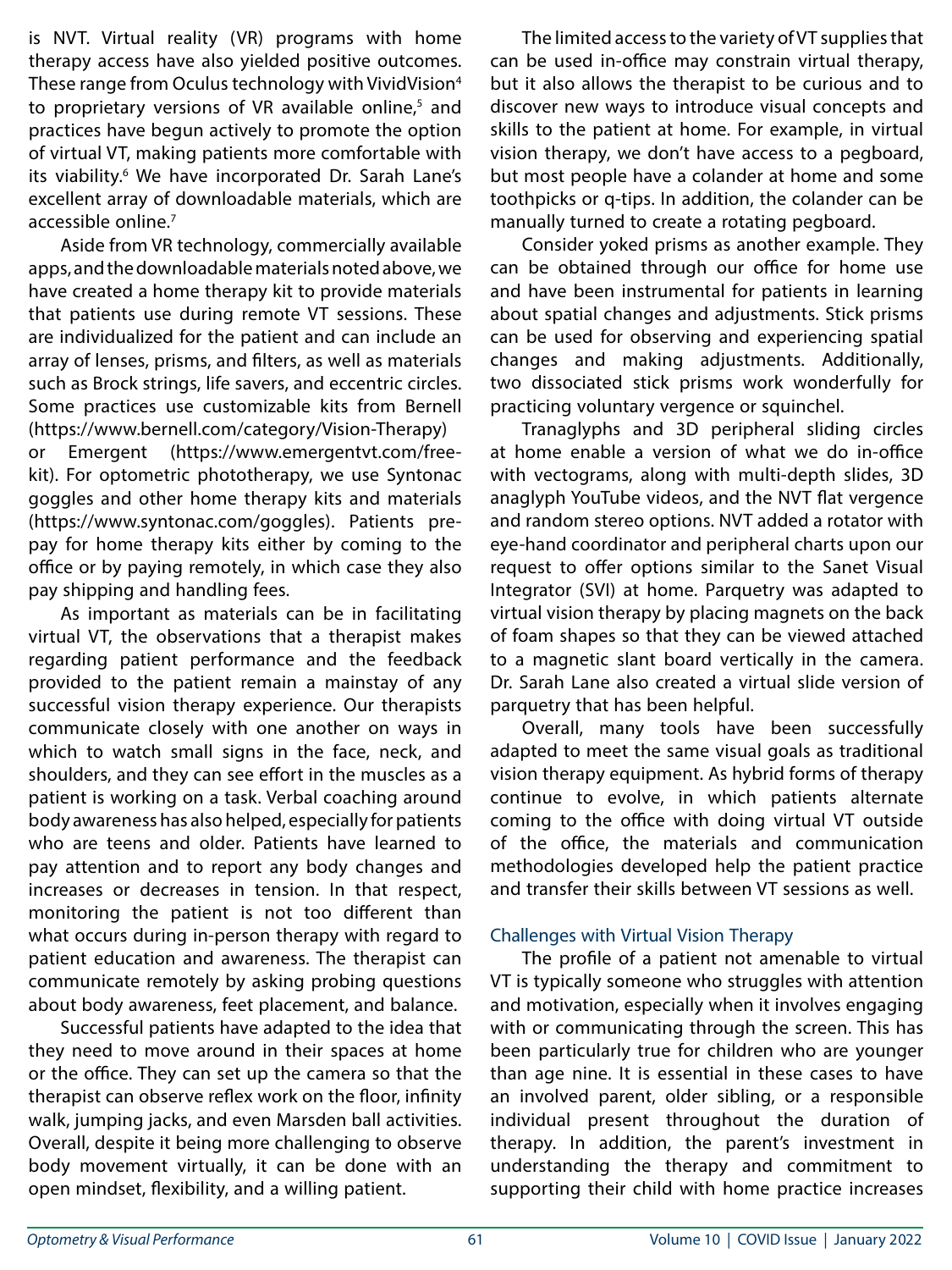their level of success. This condition has also been true with traditional office therapy as well.

Some of the challenges with virtual VT verge on the comical. This has included curious pets who decided to become part of the experience, or partially clad family members walking by who unwittingly became part of the scene. In other instances, meeting these challenges can help convert potentially disastrous outcomes into successes. Two examples of this with children are provided in Appendix C.

However, sometimes even with an open mindset and the willingness to adapt, some people's home environments have not been conducive to spatial exploration and movement, they may not have had proper lighting or a dedicated quiet space to hold a virtual session, or their internet connection has not been reliable. It is vital to have an adequate screen size on which the patient can work at home. In addition, patients who need more proprioceptive feedback from their environment and/or an in-person assistant during therapy tend to opt for in-office sessions over virtual, even when hybrid therapy combining inoffice and remote VT is offered.

Even with the best intent of all parties, technology can be challenging to navigate. This includes, for example, poor internet connectivity that makes transmission during the session spotty, or difficulty with patient positioning of the camera to allow the doctor or therapist to monitor eye movements, alignment, postural skews, etc. However, when all is working well, virtual technology can provide some distinct advantages, such as capturing eye position, head tilts, or Hirschberg reflexes on screen shots to photodocument performance in the patient's file. While activities such as primitive reflexes are amenable to virtual therapy, sometimes the patient has to work their way into a comfort zone of being observed at home.

The management side of virtual VT can be very challenging. This includes patient communication with patient care coordinators regarding scheduling. Appropriate HIPAA forms need to be completed and kept on file. Additionally, of course, there is the issue of fees, as well as third party considerations, which we will discuss in the next section.

#### Practice Management Aspects of Virtual Vision Therapy

A key component in arriving at a reasonable fee structure for VT revolves around the time structure for each therapy visit and associated administrative considerations. Each session of virtual vision therapy through our practice is 30 minutes. We have found that more than 30 minutes of screen time induces a counterproductive fatigue factor. The fee for service for 30 minutes of therapy is the same as our fee for a 45 minute in-office therapy session. The 15-minute differential is spent in administrative and support time for that session. These services include e-mailing, planning, and accessing resources specific to individual patients for each session.

It is important to stay on time when rendering virtual VT. On one hand, there is less uncertainty with patients having travel issues in getting to the office on time. On the other hand, connectivity issues can present unplanned delays. That is another reason that the 30-minute session virtual therapy session affords a needed buffer. Even when a hybrid vision therapy program is undertaken, and a patient comes in for an in-office session, our 45-minute time slot includes 40 minutes of engagement and 5 minutes allowed for proper cleaning and disinfecting measures.

Two of our fifteen vision therapists have been solely engaged in virtual VT since the pandemic started, one working five days per week and the other three days per week, representing 48 patient sessions of VT weekly. Parenthetically, the fact that they do not have access to our inter-office chat system renders communication a bit more challenging when they are working from home. Between those two therapists and the rest of our therapy staff, we have had as many as 164 patients in virtual VT per week. Before June 2021, the demand for virtual VT had been decreasing. Since that date, with COVID variants increasing, and in particular the recent spike from the Omicron version of COVID, demand has been increasing again.

There is variability in terms of third-party reimbursement policies for virtual VT as telehealth. Our understanding is that with all insurances, everything is billable in the same manner for either virtual or in-office visits until the pandemic is declared to be over. However, it is vital to check with your state optometric board to ascertain what the guidelines are for conducting telehealth visits. For treating patients who are from a state in which you do not hold an optometric license, it is wise to check with their optometric board as well. When speaking with patients regarding virtual VT services, we are careful to use the word "billable" rather than "covered," as covered implies that the service will be reimbursed. A good reference on the subject of virtual VT and telehealth/telemedicine billing and coding was authored by Drs. Richman and Fitzpatrick.<sup>8</sup>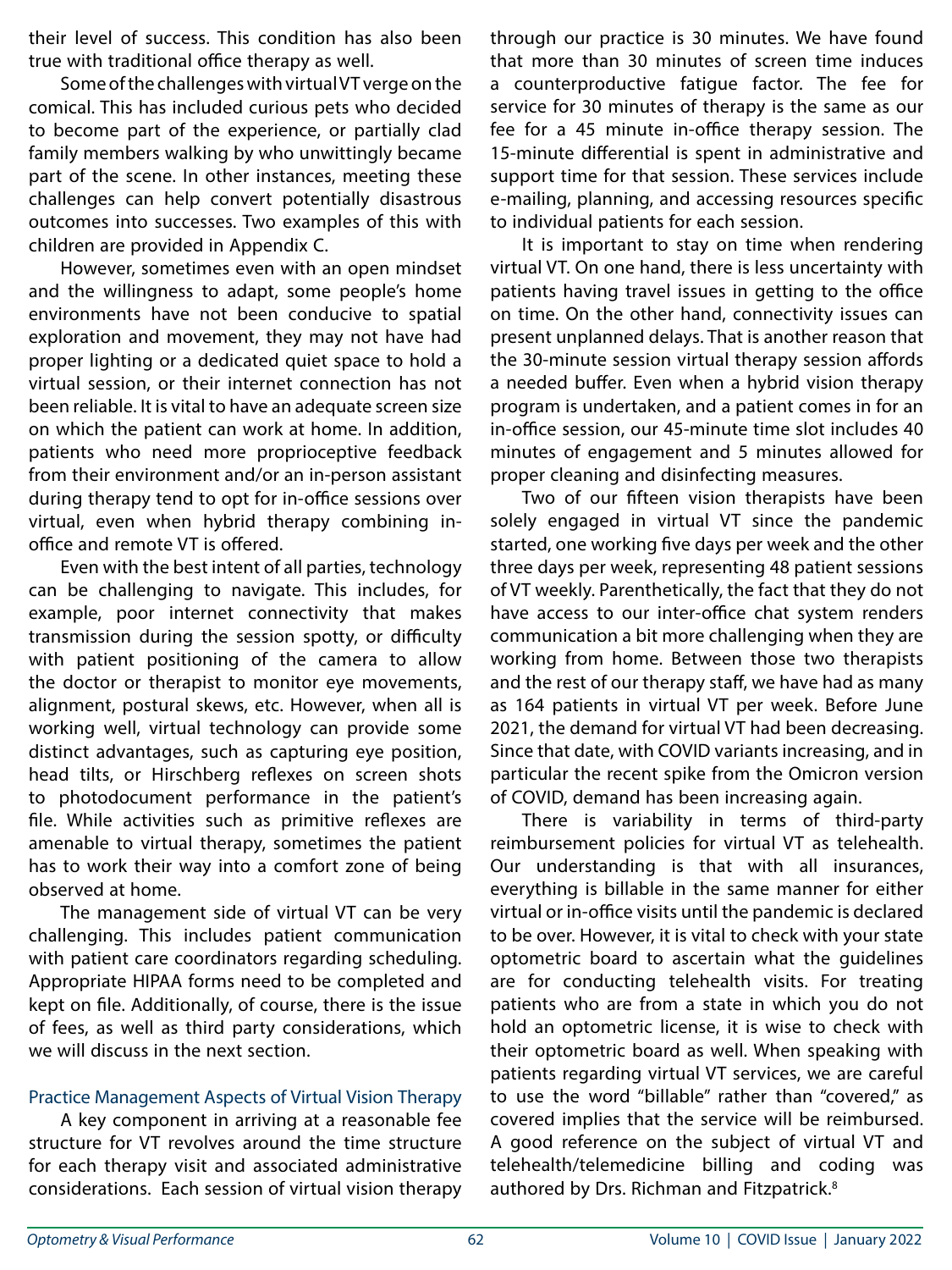#### **Conclusion**

Parents can be hands-on and part of the virtual VT process, enabling them not only to be more involved, but also to witness their child working toward mastery and to see changes directly. Therapists enjoy the creative aspect of virtual VT, including finding items around the house that can be adapted for therapy use. Complementing that are the apps, downloadable materials, and customized VT kits that have been developed for virtual VT.

Our patients, as well as our staff, have generally transitioned well to virtual VT or to a hybrid combination of in-office and virtual VT, although it is not optimal for everyone. Some patients, particularly those who have travel constraints or who do better in home environments due to sensory or other issues, actually do better with remote/Zoom therapy than inoffice therapy, consistent with positive telemedicine experiences in other healthcare fields. They can modify aspects of the home environment, such as the lighting or sound levels, to maximize comfort.

Our impression is that telehealth and virtual VT is here to stay and is therefore an important tool to master and to use as appropriate. The extent to which various hybrid arrangements evolve, and the balance between in-office and virtual therapy sessions, will be a function of how long the pandemic remains with us.

#### **Acknowledgment**

The authors wish to thank Dr. Leonard Press for his help in preparation of this manuscript.

#### References

- 1. Torgerson N, McCaffrey C, The AVTC Writing Team. A team approach to remote vision therapy and the transformation to virtual vision therapy. Vision Dev Rehab 2020;6(2):127-49.
- 2. Rollett P. Remote vision therapy progress check using NeuroVisual Trainer. April 3, 2020. Available from https:// neurovisualtrainer.com/blog/remote-vision-therapyprogress-check/. Last Accessed January 9, 2022.
- 3. Compulink. Telehealth. Available from www. compulinkadvantage.com/solutions/telehealth/. Last Accessed January 9, 2022.
- 4. Fortenbacher DL, Bartolini A, Dornbos B, Tran T. Vision therapy and virtual reality applications. Adv Ophthalmol Optom 2018;3(1):39-59.
- 5. Remed. Home therapy in VR. Available from https://remmed. vision/en/. Last Accessed January 9, 2022.
- 6. Eagle Eye Performance Vision. Virtual vision therapy. Available from www.eagleeyevisiontherapy.com/vision-therapy/ virtual-vision-therapy/ Last Accessed January 9, 2022.
- 7. Lane S. Downloads. Available from www.drsarahlaneod.com/ downloads.html. Last Accessed January 9, 2022.
- 8. Richman H, Fitzpatrick C. Billing telehealth/telemedicine and vision therapy. Vision Dev Rehab 2020;6(2):91-4.

*Correspondence regarding this article should be emailed to Nancy Torgerson, OD at drt@alderwoodvisiontherapy.com. All statements are the authors' personal opinions and may not reflect the opinions of the representative organization, OEPF, Optometry & Visual Performance, or any institution or organization with which the authors may be affiliated. Permission to use reprints of this article must be obtained from the editor. Copyright 2022 Optometric Extension Program Foundation. Online access is available at www.oepf.org and www.ovpjournal.org*.

Torgerson N, Ashmore A, Muto L. Virtual vision therapy: Lessons learned. Optom Vis Perf 2022;10(COVID):59-65.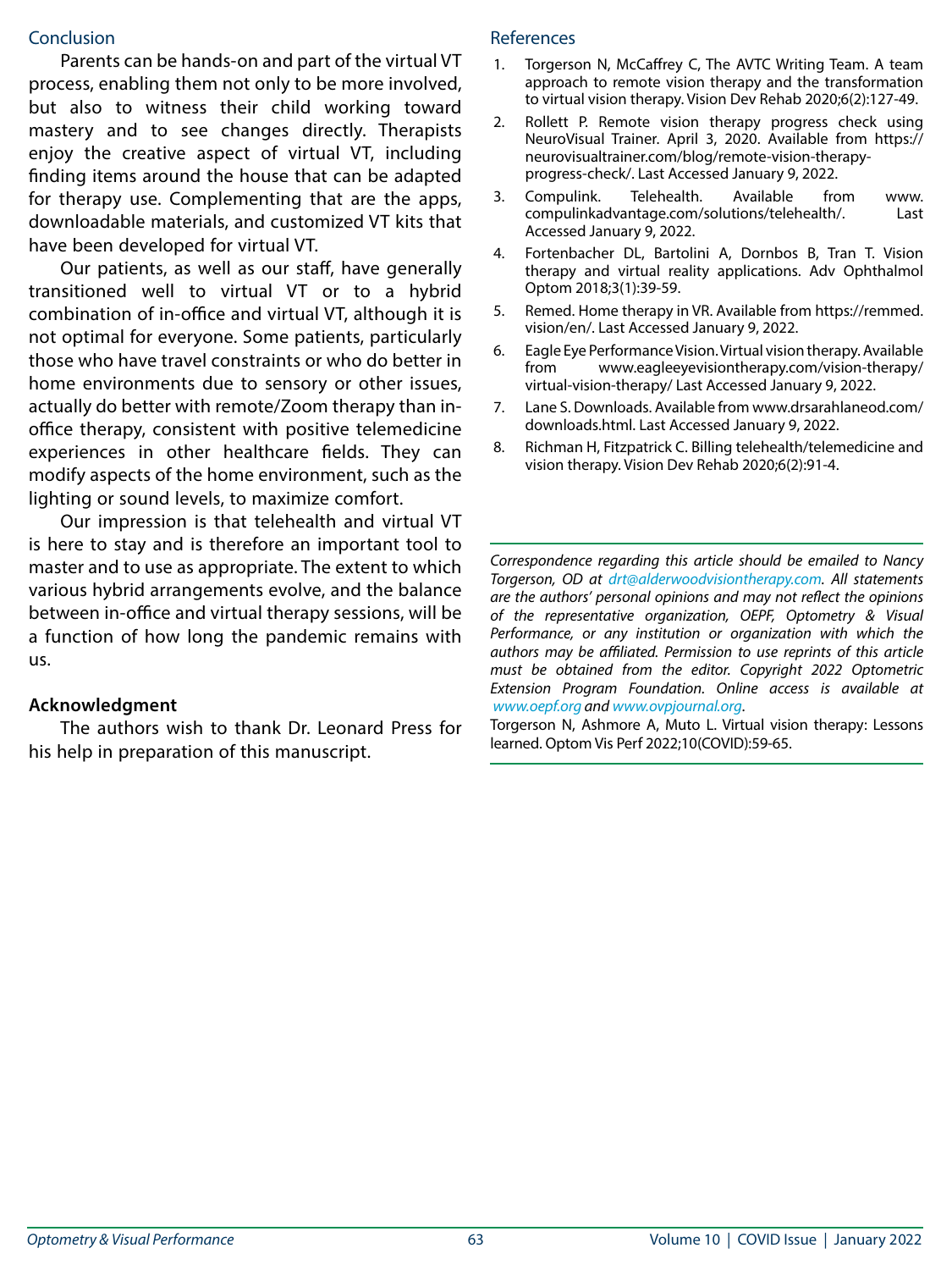# **APPENDIX A: Comments From Patient with TBI After Virtual Vision Therapy**

 These are comments from a patient who was life-flighted to a hospital after a devastating car accident, was intubated, and spent ten days in a trauma center. Her goal was to address and alleviate the headaches that she experienced following her TBI when using screens. She also wanted to increase her screen tolerance so that she could return to work full-time as an online educator.

 "As I started VT during the pandemic, I only ever did vision therapy online from home. I was very impressed by my therapist's ability to adapt vision therapy exercises for online application, as well as with her ability to ask questions that told her what was happening for me and what I was experiencing with my vision…I learned that my headaches stemmed from problems related to eye teaming and seeing in depth, which also very often made me dizzy and unstable when walking or moving in various planes (squatting, bending, turning, etc.) I didn't feel stable on my feet or in many situations before I started vision therapy. The vision/TBI caused vertigo and made me nauseous frequently as well. …I loved how plugged in my therapist was to how I was feeling or what I was experiencing, and it was very helpful that she verified and checked in on how I felt about the exercises. She was always ready to accommodate and adapt the VT exercises. She took time to explain what value each exercise added and what problem of mine they addressed, as well as explaining goals we were working toward so that I knew what we were going for even as I worked at my own level. I can say that having virtual vision therapy rather than driving in to the office was a far superior situation for me. Driving was one of the problems I needed to address with VT, so not having to drive back and forth to Lynnwood in traffic was great for me. Additionally, the added time that I gained by not driving gave me space in my schedule to breathe and reduced my stress, which is especially key when recovering from a TBI or a car accident, in general. …I am now working pretty much full-time and can be on screens long enough to get a lot done. When I need a break, I respect my limits and apply the exercises I was taught to relax my eyes, or I take a break and go for a walk. I no longer have vertigo and have extensive knowledge that I can apply to my vision issues… I feel online therapy was a better option for me than in-office would have been."

# **APPENDIX B: Comments from Geriatric Patient About Virtual Vision Therapy**

 These are comments from a patient in her 70s diagnosed with convergence insufficiency, a slight vertical imbalance, and eye movement irregularities. She previously did vision therapy over the course of three years, frequently interrupted by her travel plans, and failed to do any consistent out-of-office therapy reinforcement. She began doing virtual VT at the end of November 2020, and she has improved by leaps and bounds during the past year. Her near point of convergence (NPC) has normalized, and her fusion and depth perception are more stable, with expanded fusional vergence ranges. Balance has improved, especially in downgaze, which has allowed her to step off curbs with more confidence while walking. She has been seeing steady progress and commented that doing therapy virtually has been better and more successful for her personally than any other time she has done VT in the office. The added bonus of having therapy set up in her home allowed her to practice and reinforce therapy procedures more often than before. One of her goals was to improve her spatial awareness so that she could resume typing effectively. Here's what she has to say about her experience.

 "In my case, I live an hour-plus from in-person therapy options that were threatening to this aging patient in a period of COVID-19. While the initial decision to go virtual was made based on distance and protection, the advantages of the approach were found to be in how service was provided and the surprisingly positive benefits of the creativity involved in adjusting tools and approaches to work well in a virtual environment. A number of tools just don't work virtually but gave rise to innovative development of other, highly effective alternatives that actually worked better for me in terms of improving my eye teaming and my depth perception. The therapist was able to focus on my issues in a way not possible in person and to suggest reworks that made a real difference. For example, I had found that my spatial judgment was weak, but the therapist found ways to help me actually improve my accuracy when typing on a keyboard. For a writer and researcher like me, this was invaluable."